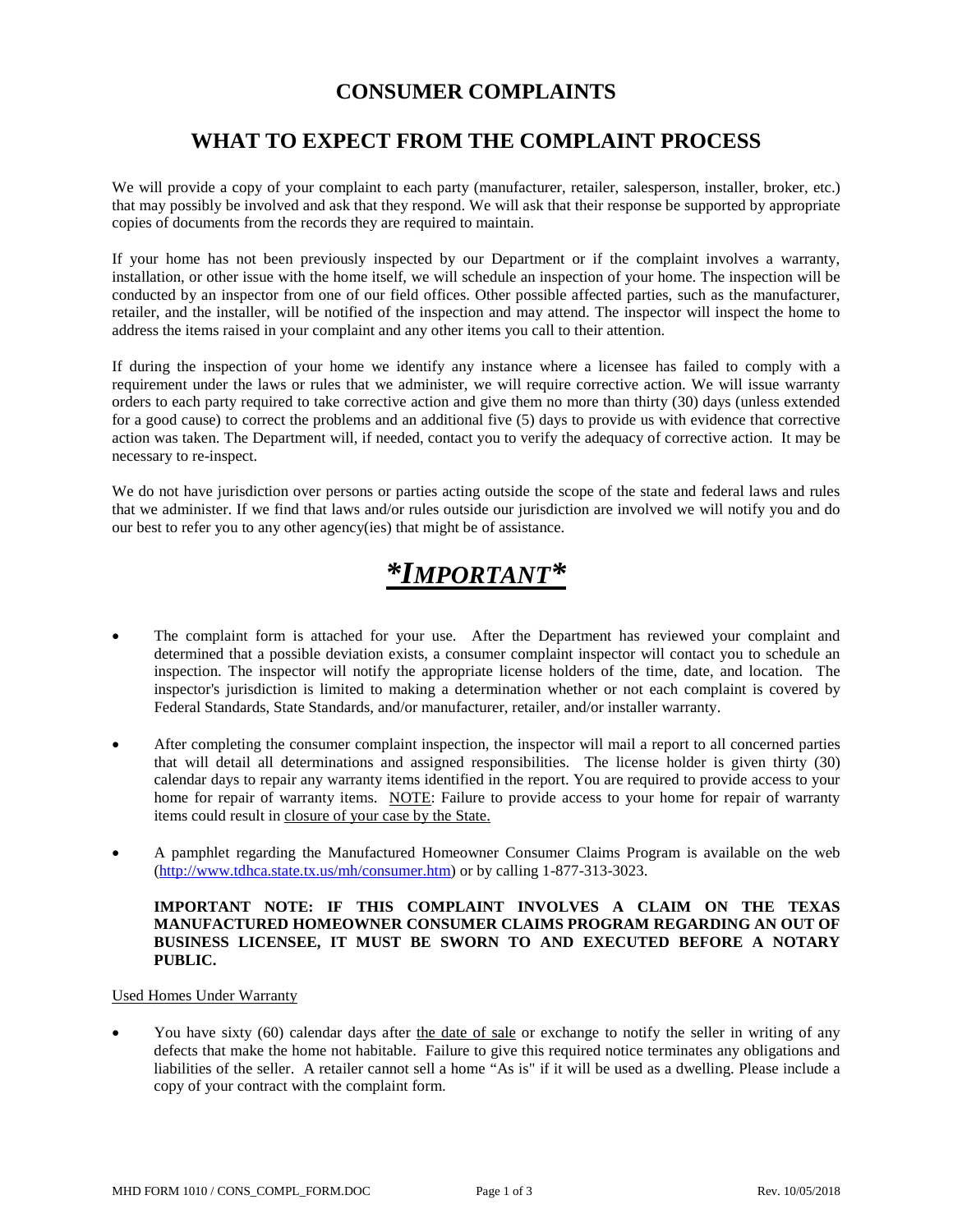|  |  | Texas Department of Housing and Community Affairs |
|--|--|---------------------------------------------------|
|  |  |                                                   |

### MANUFACTURED HOUSING DIVISION

1106 CLAYTON LANE, SUITE 270W

Clear all form fields

P. O. BOX 12489 Austin, Texas 78711-2489 (877) 313-3023 FAX (512) 475-3506 Internet Address: www.tdhca.state.tx.us/mh/index.htm

**(Department Use Only)** MHD#: **\_\_\_\_\_\_\_\_\_\_\_\_\_\_\_\_\_\_\_**

Investigator:**\_\_\_\_\_\_\_\_\_\_\_\_\_\_\_\_\_**

| <b>CONSUMER COMPLAINT FORM</b>                                                                                                                                                                                                                                                                                                                                 |                                                                              |      |  |  |  |  |  |
|----------------------------------------------------------------------------------------------------------------------------------------------------------------------------------------------------------------------------------------------------------------------------------------------------------------------------------------------------------------|------------------------------------------------------------------------------|------|--|--|--|--|--|
| Sections A through F must be properly completed to process the complaint.                                                                                                                                                                                                                                                                                      |                                                                              |      |  |  |  |  |  |
| <b>Section A</b>                                                                                                                                                                                                                                                                                                                                               |                                                                              |      |  |  |  |  |  |
| Notice: Under the Public Information Act, this complaint and the complainant's identity are subject to disclosure.                                                                                                                                                                                                                                             |                                                                              |      |  |  |  |  |  |
|                                                                                                                                                                                                                                                                                                                                                                | You, as the complaining party: (Type or print legibly in black ink)          |      |  |  |  |  |  |
| Name (Complainant):                                                                                                                                                                                                                                                                                                                                            |                                                                              |      |  |  |  |  |  |
| <b>Mailing Address:</b>                                                                                                                                                                                                                                                                                                                                        |                                                                              |      |  |  |  |  |  |
| City/State/ZIP:                                                                                                                                                                                                                                                                                                                                                |                                                                              |      |  |  |  |  |  |
| Telephone Numbers (include Area Code):                                                                                                                                                                                                                                                                                                                         | Wk<br>Hm                                                                     | Cell |  |  |  |  |  |
| <b>Email Address:</b>                                                                                                                                                                                                                                                                                                                                          |                                                                              | Fax  |  |  |  |  |  |
|                                                                                                                                                                                                                                                                                                                                                                | <b>Section B</b>                                                             |      |  |  |  |  |  |
|                                                                                                                                                                                                                                                                                                                                                                | Provide the complete address of the manufacturer, retailer and/or installer: |      |  |  |  |  |  |
| <b>MANUFACTURER:</b>                                                                                                                                                                                                                                                                                                                                           |                                                                              |      |  |  |  |  |  |
| Address:                                                                                                                                                                                                                                                                                                                                                       |                                                                              |      |  |  |  |  |  |
| City/State/ZIP:                                                                                                                                                                                                                                                                                                                                                |                                                                              |      |  |  |  |  |  |
| Telephone Numbers (include Area Code):                                                                                                                                                                                                                                                                                                                         | Work                                                                         | Fax  |  |  |  |  |  |
| <b>RETAILER:</b>                                                                                                                                                                                                                                                                                                                                               |                                                                              |      |  |  |  |  |  |
| Address:                                                                                                                                                                                                                                                                                                                                                       |                                                                              |      |  |  |  |  |  |
| City/State/ZIP:                                                                                                                                                                                                                                                                                                                                                |                                                                              |      |  |  |  |  |  |
| Telephone Numbers (include Area Code):                                                                                                                                                                                                                                                                                                                         | Work                                                                         | Fax  |  |  |  |  |  |
| <b>INSTALLER:</b>                                                                                                                                                                                                                                                                                                                                              |                                                                              |      |  |  |  |  |  |
| Address:                                                                                                                                                                                                                                                                                                                                                       |                                                                              |      |  |  |  |  |  |
| City/State/ZIP:                                                                                                                                                                                                                                                                                                                                                |                                                                              |      |  |  |  |  |  |
|                                                                                                                                                                                                                                                                                                                                                                | Work                                                                         | Fax  |  |  |  |  |  |
| Telephone Numbers (include Area Code):<br><b>OTHER:</b>                                                                                                                                                                                                                                                                                                        |                                                                              |      |  |  |  |  |  |
| Address:                                                                                                                                                                                                                                                                                                                                                       |                                                                              |      |  |  |  |  |  |
| City/State/ZIP:                                                                                                                                                                                                                                                                                                                                                |                                                                              |      |  |  |  |  |  |
|                                                                                                                                                                                                                                                                                                                                                                |                                                                              |      |  |  |  |  |  |
| Telephone Numbers (include Area Code):                                                                                                                                                                                                                                                                                                                         | Work                                                                         | Fax  |  |  |  |  |  |
|                                                                                                                                                                                                                                                                                                                                                                | <b>Section C</b>                                                             |      |  |  |  |  |  |
| Instructions: Combine ALL complaint items, including items listed in manufacturer/retailer punch list or walk<br>through quality checks, into ONE MASTER LIST. Include ONLY THOSE ITEMS THAT HAVE NOT BEEN<br>REPAIRED. Number each individual item sequentially, and follow with a brief description. Do not describe<br>your problems in a paragraph format. |                                                                              |      |  |  |  |  |  |
|                                                                                                                                                                                                                                                                                                                                                                |                                                                              |      |  |  |  |  |  |
|                                                                                                                                                                                                                                                                                                                                                                |                                                                              |      |  |  |  |  |  |
| *For more items, please attach additional pages.*                                                                                                                                                                                                                                                                                                              |                                                                              |      |  |  |  |  |  |